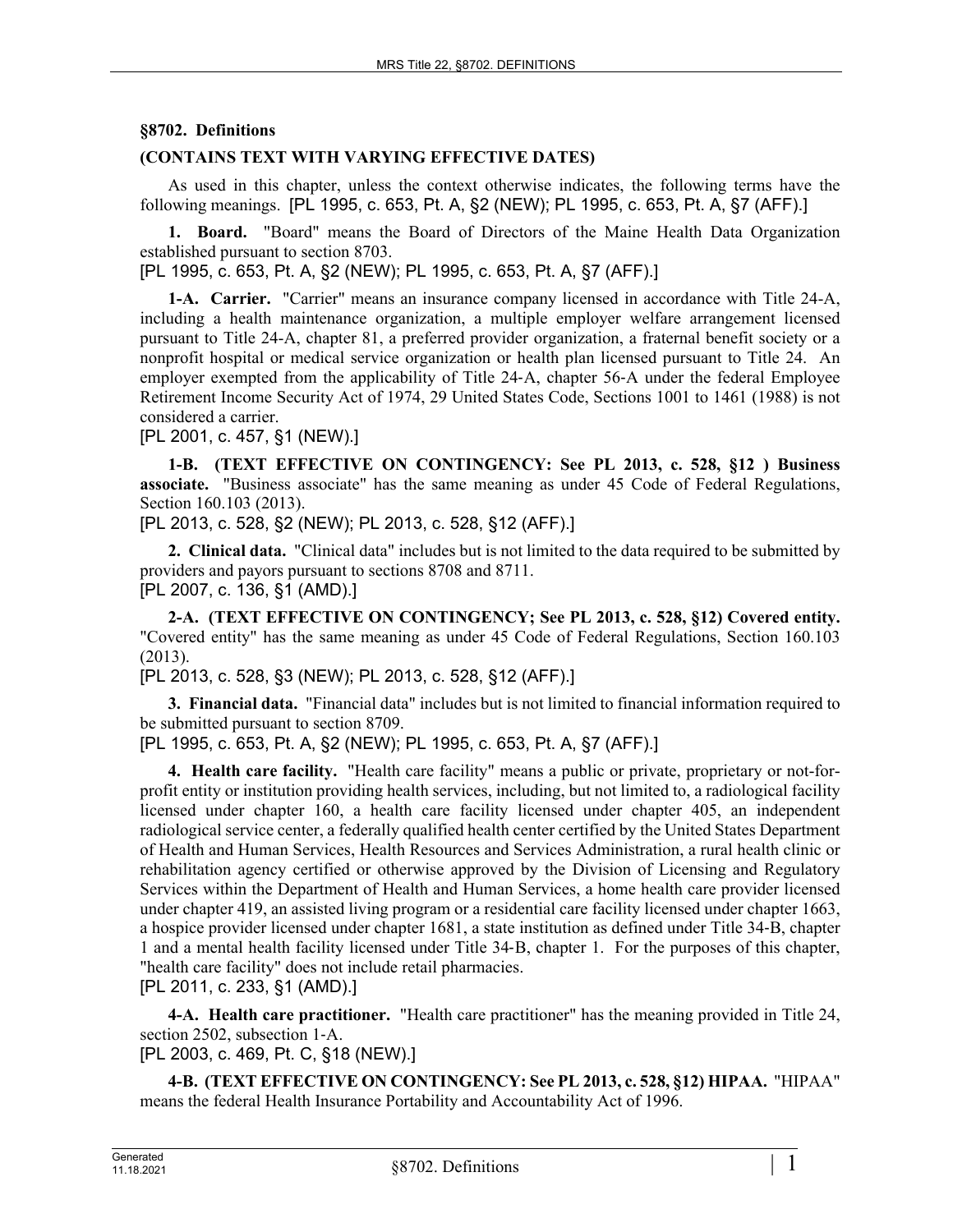[PL 2013, c. 528, §4 (NEW); PL 2013, c. 528, §12 (AFF).]

**5. Managed care organization.** "Managed care organization" means an organization that manages and controls medical services, including but not limited to a health maintenance organization, a preferred provider organization, a competitive medical plan, a managed indemnity insurance program and a nonprofit hospital and medical service organization, licensed in the State. [PL 1995, c. 653, Pt. A, §2 (NEW); PL 1995, c. 653, Pt. A, §7 (AFF).]

**5-A. Medicare health plan sponsor.** "Medicare health plan sponsor" means a health insurance carrier or other private company authorized by the United States Department of Health and Human Services, Centers for Medicare and Medicaid Services to administer Medicare Part C and Part D benefits under a health plan or prescription drug plan.

[PL 2009, c. 71, §4 (AMD).]

**5-B. Nonlicensed carrier.** "Nonlicensed carrier" means a health insurance carrier that is not required to obtain a license in accordance with Title 24‑A and pays health care claims on behalf of residents of this State.

[PL 2007, c. 136, §1 (NEW).]

**6. Organization.** "Organization" means the Maine Health Data Organization established under this chapter.

[PL 1995, c. 653, Pt. A, §2 (NEW); PL 1995, c. 653, Pt. A, §7 (AFF).]

**7. Outpatient services.** "Outpatient services" means all therapeutic or diagnostic health care services rendered to a person who has not been admitted to a hospital as an inpatient. [PL 1995, c. 653, Pt. A, §2 (NEW); PL 1995, c. 653, Pt. A, §7 (AFF).]

**8. Payor.** "Payor" means a 3rd-party payor, 3rd-party administrator, Medicare health plan sponsor, pharmacy benefits manager or nonlicensed carrier. [PL 2009, c. 71, §5 (AMD).]

**8-A. Plan sponsor.** "Plan sponsor" means any person, other than an insurer, who establishes or maintains a plan covering residents of this State, including, but not limited to, plans established or maintained by 2 or more employers or jointly by one or more employers and one or more employee organizations or the association, committee, joint board of trustees or other similar group of representatives of the parties that establish or maintain the plan. [PL 2001, c. 457, §3 (NEW).]

**8-B. Pharmacy benefits manager.** "Pharmacy benefits manager" has the same meaning as in Title 24‑A, section 4347, subsection 17.

[PL 2019, c. 469, §2 (AMD); PL 2019, c. 469, §9 (AFF).]

**8-C. (TEXT EFFECTIVE ON CONTINGENCY: See PL 2013, c. 528, §12) Protected health information.** "Protected health information" includes:

A. "Protected health information" as defined in 45 Code of Federal Regulations, Section 160.103 (2013); [PL 2013, c. 528, §5 (NEW); PL 2013, c. 528, §12 (AFF).]

B. Individually identifiable health information:

(1) That is demographic information about an individual reported to the organization that relates to the past, present or future physical or mental health or condition of the individual;

(2) That pertains to the provision of health care to an individual; or

(3) That relates to the past, present or future payment for the provision of health care to an individual and that identifies, or with respect to which there is a reasonable basis to believe the information could be used to identify, the individual; and [PL 2013, c. 528, §5 (NEW); PL 2013, c. 528, §12 (AFF).]